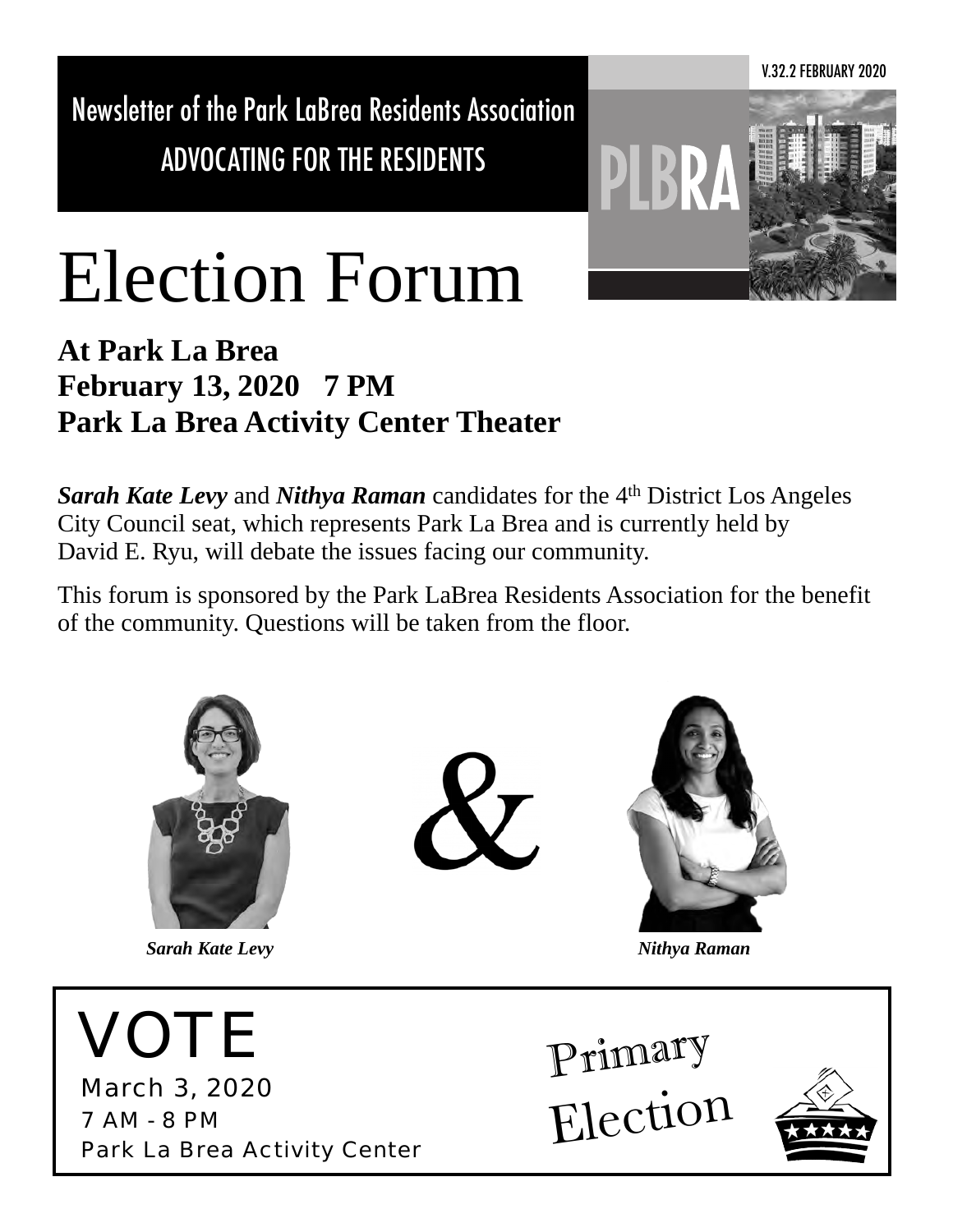# **PLBRA**

#### **ABOUT US**

**PLBRA Officers:**

President: **Bernie Clinch**

Vice President: **Robert Shore** 

Secretary/Treasurer: **Col. Donald Harris, USA (Ret.)**

#### **PLBRA Office:**

**Tower 39 Lobby Office 401 S. Burnside Avenue Los Angeles, CA 90036**

**Tel: 323-934-1177**

e-mail: **plbra@ca.rr.com**

**PLBRA Newsletter:**

Advertising & Editorial **plbra@ca.rr.com** 

Printing: **Kay Tobe Press**

**PLBRA Web Site:**

**www.plbra.org**



## **PLBRA Board of Directors 2020**

 **ELIZABETH BOWEN CHELLE BUFFONE STEPHANIE CASTRO RAMSES DIAZ MICHAEL ANN EASTON SUSAN FERRIS BARBARA GALLEN SIMON JOYAL GULSEN KAN TOBI LEVINE ANNE McLEAN PATRICIA McLEAN JEFFREY ROTH LESLIE SHAPIRO ROBERT SHORE**

#### PLBRA BOARD OF DIRECTORS MEETING

**The next PLBRA Board of Directors Meeting will be held on Tuesday, February 4, 2020 commencing at 7 pm in the Activity Center Meeting Room.**

**All residents are welcome.**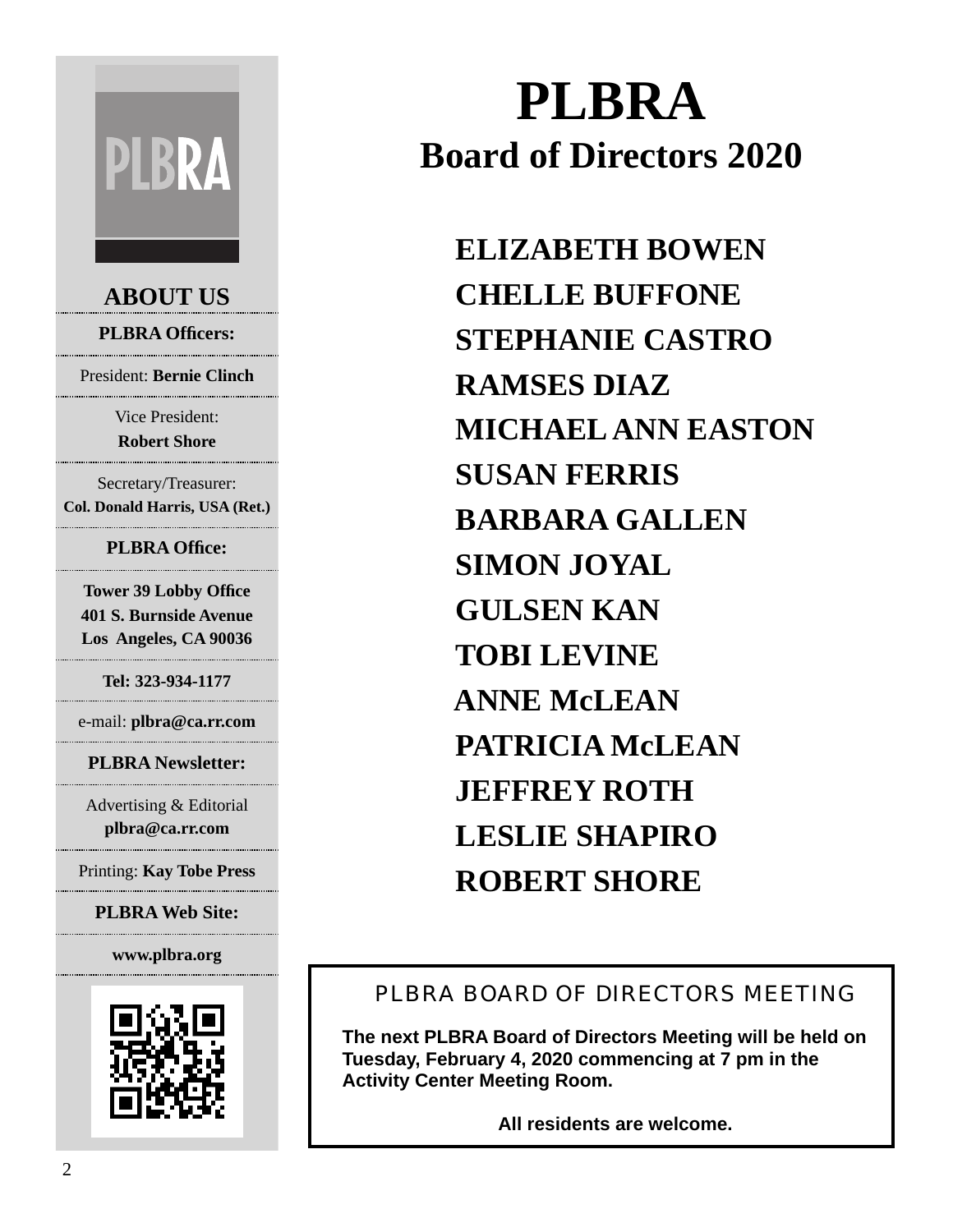

## **SUPER BOWL LIV**



*See It On The Widescreen at the Activity Center Theater*



**CHIEFS VS 49ers**



*Refreshments*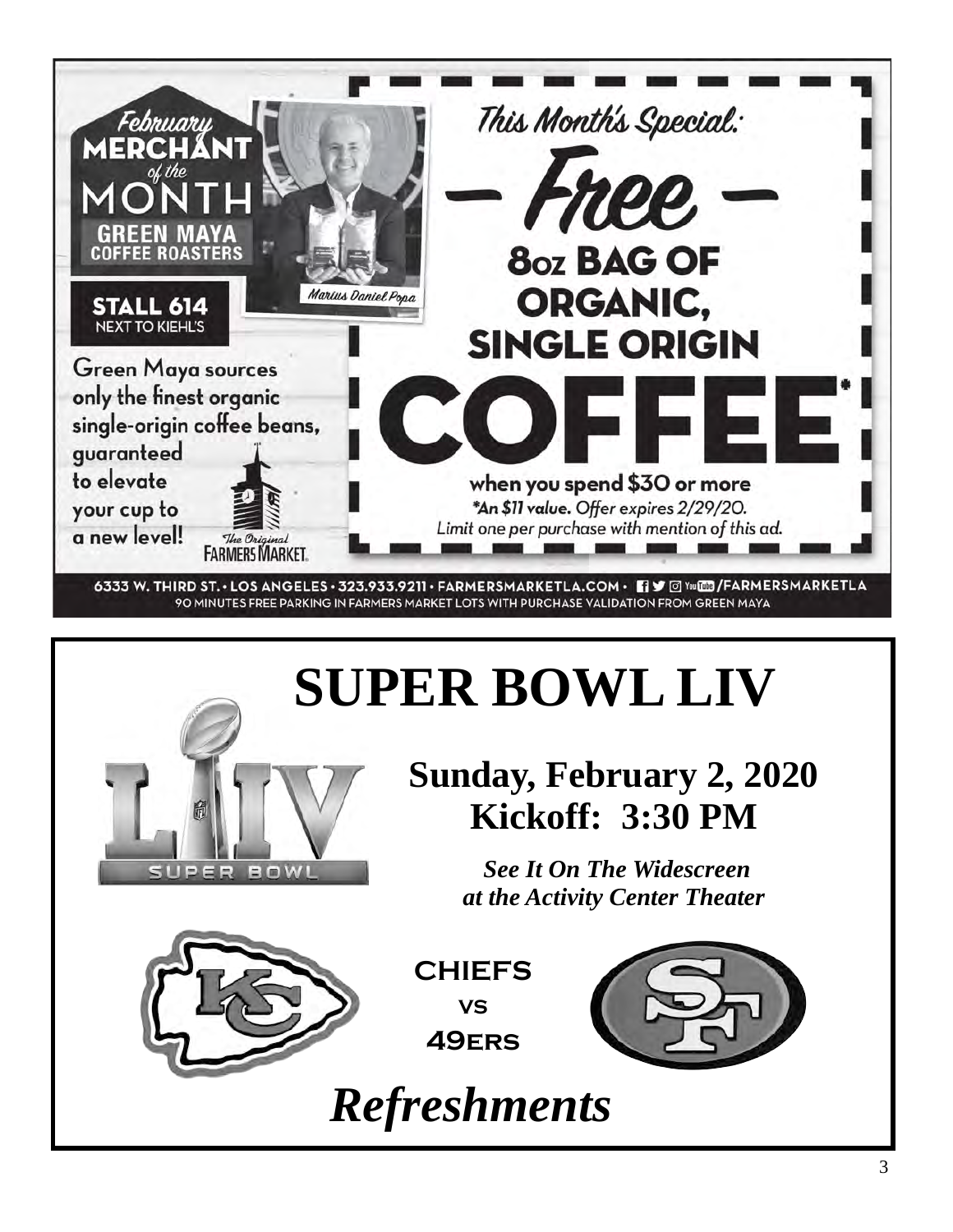ovie Calendar February 2020

#### **FAMILY FRIENDLY FILMS SATURDAYS AT 2 PM**

#### **2/1 Toy Story 4 (2019) G**

*100 minutes* - When a new toy called "Forky" joins Woody and the gang; a road trip alongside old and new friends reveals how big the world can be for a toy. This film is voiced in part by Tom Hanks and Tim Allen. *(An animated feature) (A Disney PIXAR film)*

#### **2/8 Dora and the Lost City of Gold (2019) PG**

*102 minutes* - Dora, a teenage explorer, leads her friends on an adventure to save her parents and solve the mystery behind a lost city of gold.

#### **2/15 MOANA (2016) PG**

*107 minutes* - In Ancient Polynesia, when a terrible curse caused by the Demigod Maui reaches Moana's island, she answers the Ocean's call to seek out the Demigod to set things right. *(A Disney film)*

#### **2/22 COCO (2017) PG**

*105 minutes* - Aspiring musician Miguel, confronted with his family's ancestral ban on music, enters the Land of the Dead to find his great-great-grandfather, a legendary singer. *(An animated feature) (A Disney film)*

#### **2/29 ALADDIN (2019) PG**

*12 8 minutes* - A kind hearted street urchin (Aladdin) and a power hungry Grand Vizier vie for a magic lamp that has the power to make their wishes come true. This film stars Will Smith as the genie. *(A Disney film)*

#### **CONTERMPORARY FILMS SUNDAYS AT 2 PM**

#### **2/2 Super Bowl LIV**

**Kickoff at 3:30 pm**

 **See it on the Widescreen at the Activity Center Theater**



 **Refreshments will be served**

#### **2/9 The 92nd ACADEMY AWARDS CEREMONY**



**The Oscar telecast will begin at 5:00 p.m.** 

**Park La Brea Theater Doors will open at 4 p.m.** 

*First Come, First Served*



#### **2/16 Harriet (2019) PG-13**

*125 minutes* - The extraordinary tale of **Harriet Tubman's** escape from slavery and her transformation into one of America's great heroes, whose courage, ingenuity and tenacity freed multitudes of slaves and helped to change the course of American history.

#### **2/23 Ad Astra (2019) PG-13**

*123 minutes* - Astronaut Roy McBride undertakes a mission, across an unforgiving solar system, to uncover the truth about his missing father and his doomed expedition. This film stars Brad Pitt and Tommy Lee Jones.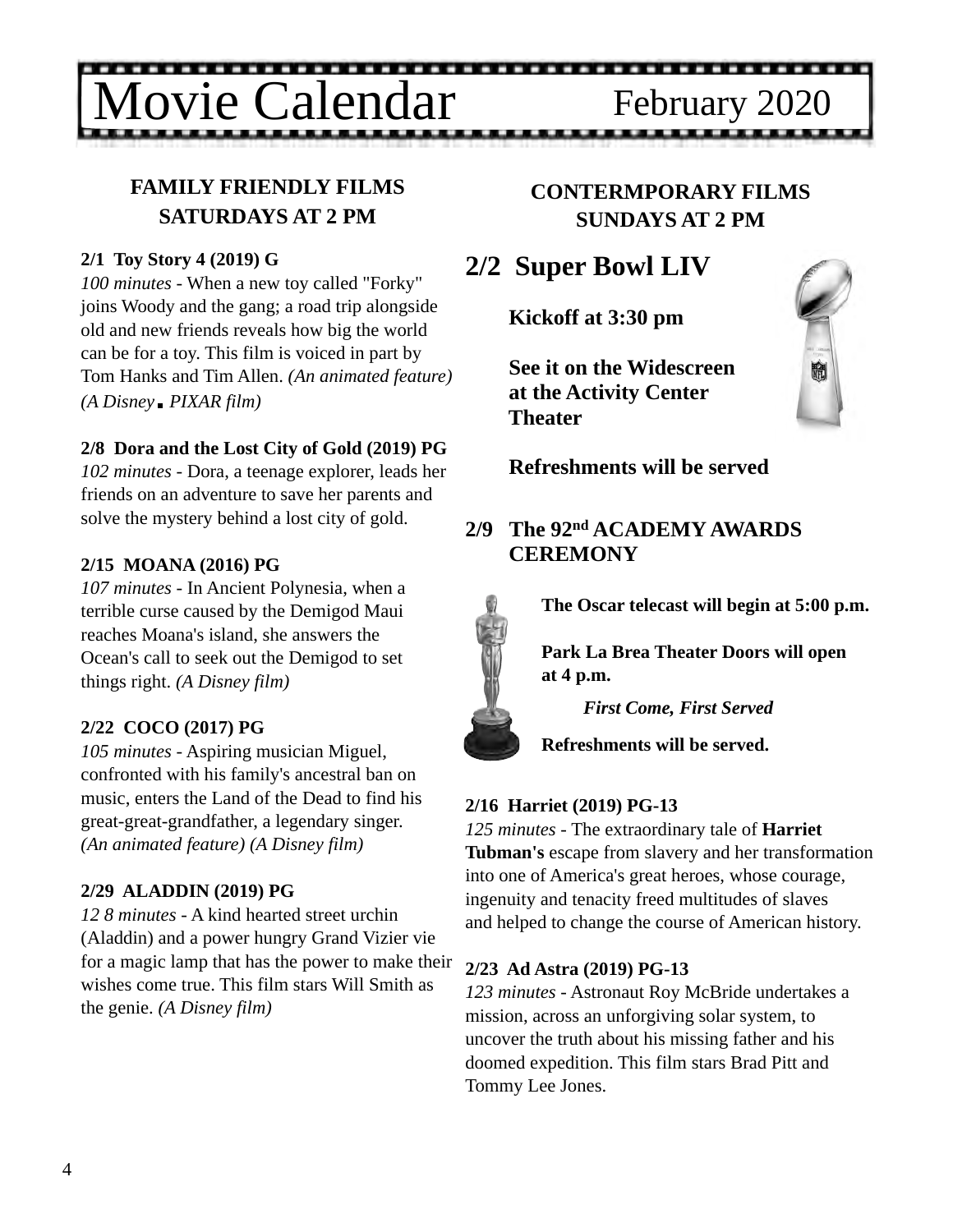### ............. alendar February 2020

#### **ALFRED HITCHCOCK - PRESENTS - THURSDAYS AT 7 PM**

#### **2/6 I Confess (1953) NR**

*95 minutes -* A priest (Montgomery Cliff), who comes under suspicion of murder, cannot clear his name without breaking the seal of the confessional. This film also stars Anne Baxter and Karl Malden. *(Location filming – Quebec Canada)*

#### **2/13 No Movie – Candidate Forum**

#### **2/20 Rear Window (1954) PG**

*112 minutes -* A wheelchair-bound photographer (James Stewart) spies on his neighbors from his apartment window and becomes convinced that one of them has committed a murder. This film also stars Grace Kelly, Wendell Corey, Thelma Ritter and Raymond Burr.

#### **2/27 Topaz (1969) PG**

*143 minutes -* A French Intelligence Agent becomes embroiled in Cold War intrigue, first while uncovering the facts about the 1962 Cuban Missile Crisis, and then by breaking up a Russian spy ring in France.

*(This film is based upon a novel by Leon Uris.)*



**Exceptional Jewelry** Vintage . Contemporary Vintage clocks

**Expert repairs: jevelry . timepieces** 



**Browse our collection of jewelry and** vintage clocks at our online store www.regencyjewelry.com 10% off your first purchase



Remember the one you love on Valentine's Day! Most items 25% off

For the person who has everything, except time, a vintage clock is a perfect gift. Check out our large selection of serious and whimsical clocks.

You can become a jewelry know-it-all. Sign up for our blog on our website.

177 N. Vista . Los Angeles 90036 323.655.2573 www.regencyjewelry.com regencyj@pacbell.net

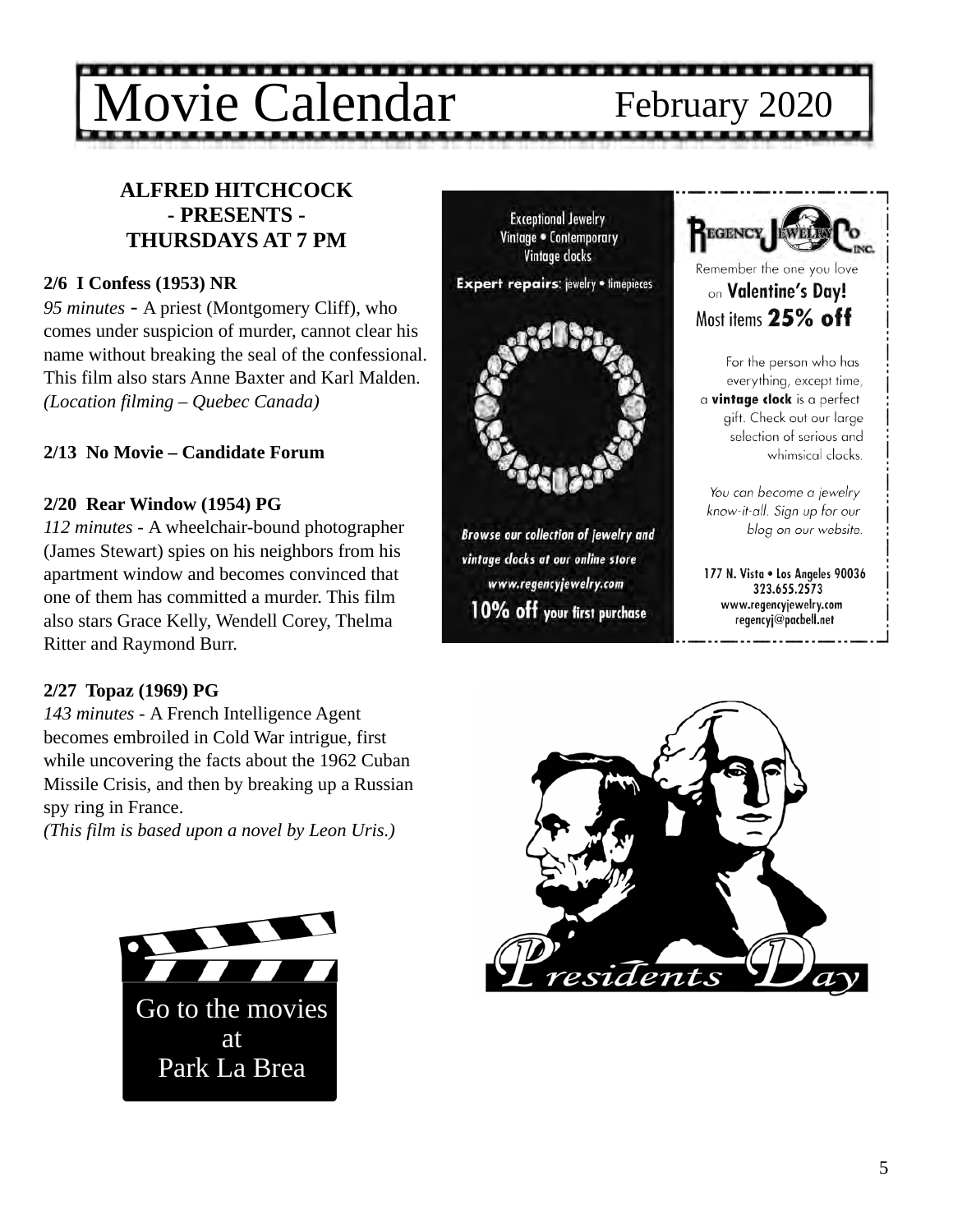## COMMUNITY ACTIVITIES February 2020

**Book Discussion Group.** Marvin or Marilyn Warsofsky, 323-917-5077. Meets on the second Monday of the month, 6:00 - 7:00 pm, call for location.

**Bridge Club.** Marianne Tereszcuk, 336-314-5611, Meets Wednesdays 1:00 - 3:00 pm, in the PLB Activity Center.

**Chess Club.** Harry LeMay, 323-935-4053. Meets Mondays and Saturdays, 10:00 am - 12:00 Noon, in the PLB Activity Center.

**Community Garden.** The Park La Brea Community Garden, located at the corner of Lindenhurst and Hauser, adjacent to Garage 6, provides small plots for Park La Brea residents to garden. For more information or to be added to the waiting list, email: [gardenplb@gmail.com.](mailto:gardenplb@gmail.com)

**Debi Doodles Arts & Crafts After School Workshops.**  Debora Gillman, 323-549-5458. **Cancelled for February**

**Knitting / Crocheting Group.** Mary Jane Hopkins, 323-938-4861. Meets every Thursday, 10:00 am - 12:00 Noon, in the PLB Activity Center.

**Mahjong.** Marianna Tereszcuk, 336-314-5611. Meets Thursdays 1:00 - 3:00 pm, in the PLB Activity Center. "New Players Welcome"

**Plays That Shakespeare Didn't Write.** Elliott Witt, 323-272-4197. Meets Sundays, 12:00 Noon, in the PLB Activity Center Theater. The new play will be *The Playboy of the Western World* by J.M. Synge. **The group will resume on February 16.**

**Quilters.** Mary Jane Hopkins, 323-938-4861. Meets every Friday, 10:00 am - 3:00 pm, in the PLB Activity Center.

**Modified T'AI CHI for all ages.** Jim Evering, 323-683-4012, everingjames@gmail.com. Meets Tuesdays & Fridays, 8:30 am - 9:00 am. Informal instruction at 9:00 am. Burnside Circle around the fountain. **Free**.

**Writers Circle.** Robert Richter, 312-307-9393. Meets every other Tuesday, 7:00 pm.

**English as a Second Language (ESL) Conversation Group**

**Thursdays - February 13 and 27, 7:00 - 8:30 pm.**

**The ESL Conversation Group will be temporarily hosted in another location.** For more information contact Henry Gjestrum, hgjestrum@gmail.com.

Given the international nature of our community it affords residents both native English speakers and non-native speakers an excellent opportunity to meet and have conversations in English at our biweekly ESL Conversation Group. These enjoyable sessions will enable our non-native speakers to expand their English skills. *(Additional native English speakers are always welcome.)* 

### **In the event of an emergency CALL 911**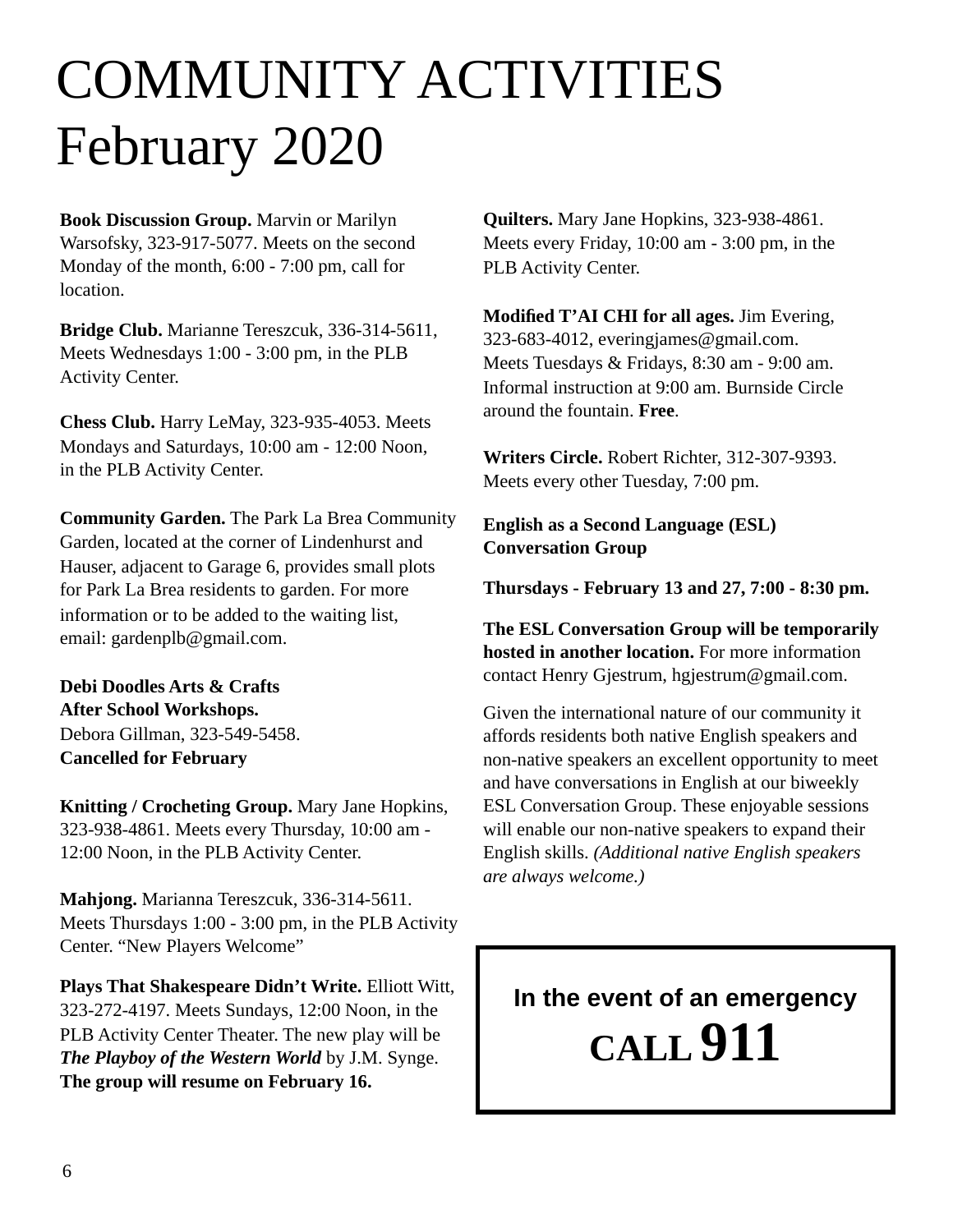**STRONGER MIND, BODY & SPIRIT** 

**CLUB B** PILATES **MIRACLE MILE** 

### 724 S La Brea Ave

Call today for a complementary **Reformer Pilates Intro Class &** 20% off your first month! 323.250.3090

#### **- NOTICE – Partial Closure of the Activity Center**

 During the period **February 1 – March 11, 2020** (approximate dates) the **Meeting Room** and **Lounge Area** of the  **PLB Activity Center** will be unavailable for Resident use.

 This closure is due to the setup of computerized voting equipment to be utilized during the March 3, 2020 Primary Election.

 [The Park La Brea community should be advised that a similar closure is anticipated in the October – November timeframe to facilitate the General Election which is scheduled for November 3, 2020.]



*Now Open SUNDAY 10:00 AM TO 3:00 PM*

### *30% Off Dry Cleaning \$2.25 Shirt Laundry*

*(Some Restrictions Apply) EXP: 3/31/20*

#### **CARLOS A. LLOREDA, JR.** ATTORNEY AT LAW





4311 Wilshire Boulevard Suite 403 Los Angeles, CA 90010

#### **323-965-0365  [e-mail: callaw@earthlink.net](mailto:callaw@earthlink.net)**

Attorney with 40 years of experience and **AV Preeminent Rated** (highest possible rating).

Mr. Lloreda specialzies in Plaintiff and Defendant civil trial work with emphasis on wrongful death and all serious personal injury cases.

He also represents clients with regard to all claims relative to attorney fee disputes and legal malpractice.

*A Park La Brea Resident*